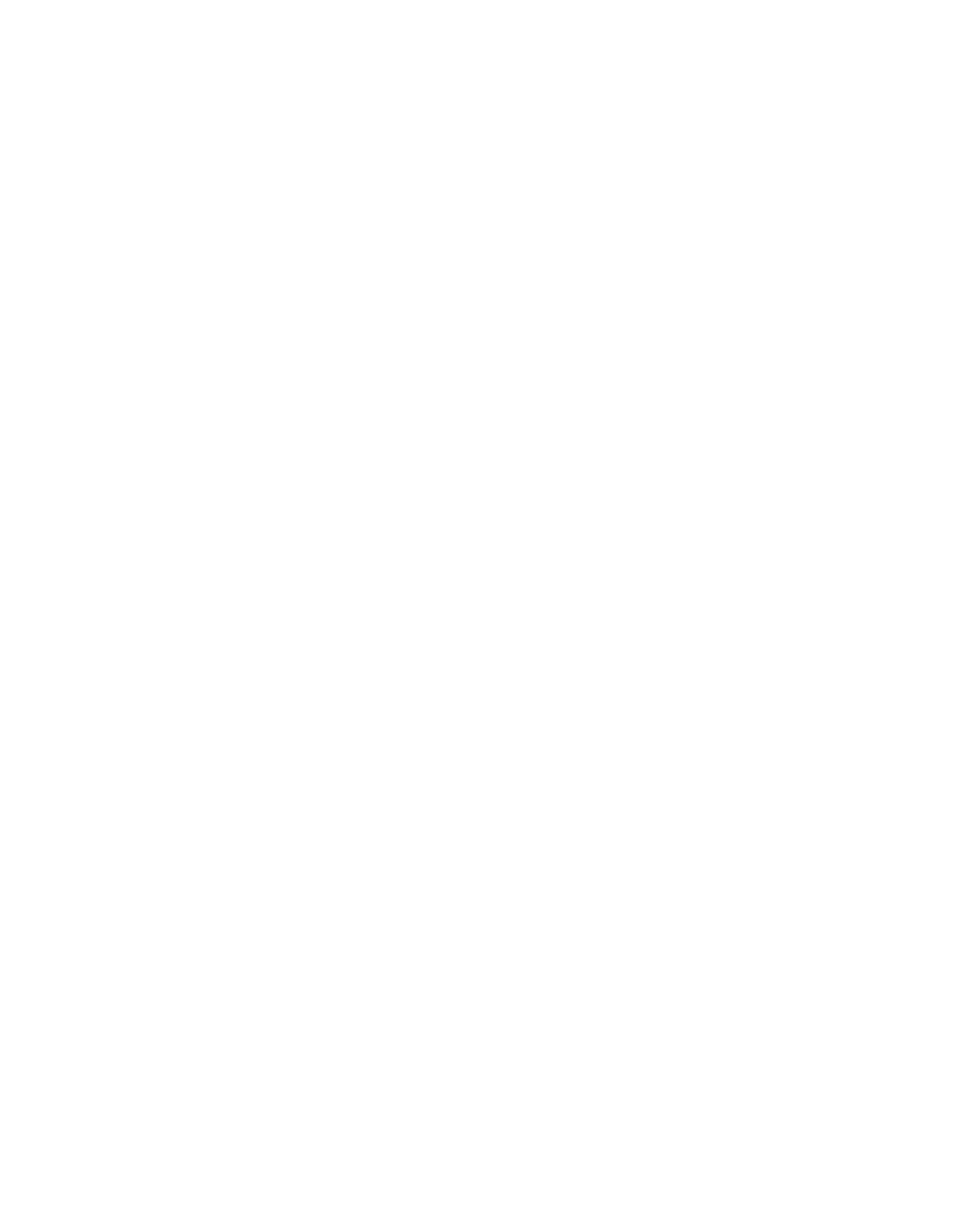

18 April 2022

Excellencies,

The war in Ukraine, in all its dimensions, is having an alarming impact on a world economy already battered by COVID-19 and climate change. For developing countries, gains achieved over decades in the fight against poverty, hunger, economic inequality, and gender discrimination are being wiped out in the wake of these cascading crises. The global response, already uneven and insufficient before the war in Ukraine, continues to fall short, and the costs of a compound and prolonged crisis continue to accumulate, straining the foundations of our global social and economic systems: food, energy, and finance.

Global food prices have reached an all-time high, pushing 265 million people into hunger and an additional 236 million people into poverty. A global energy crisis is already in motion. Overstretched public finances in the aftermath of the pandemic have left many developing countries on the brink of a downward spiral of insolvency, cuts in critical investments and a meagre economic prospect. Social instability is spreading; people are on the streets in several countries, protesting against food and fuel shortages and the erosion of their purchasing power. These are the first signs of a potential tsunami of debt crises and civil unrest.

In our interconnected world, no developing or developed country is safe from these trends. According to preliminary analysis by the Global Crisis Response Group on the impacts of the war in Ukraine, at least 107 developing economies, home to 1.7 billion people, are severely exposed to at least one of the three global channels of transmission of this crisis – food, energy, and finance. Sixty-nine countries (or 1.2 billion people) are severely exposed to all three. One-third of the people affected by this triple crisis were already struggling with poverty and hunger at the end of 2021. Alarmingly, Least Developed Countries (LDCs) and Small Island Developing States (SIDS) bear the brunt in this group of "perfect storm" triple exposure countries.

Time is of the essence. The lives and livelihoods of hundreds of millions of people depend on solidarity and working together as a global family to respond to these common threats and achieve our shared goals.

All Members of the International Monetary and Financial Committee of the International Monetary Fund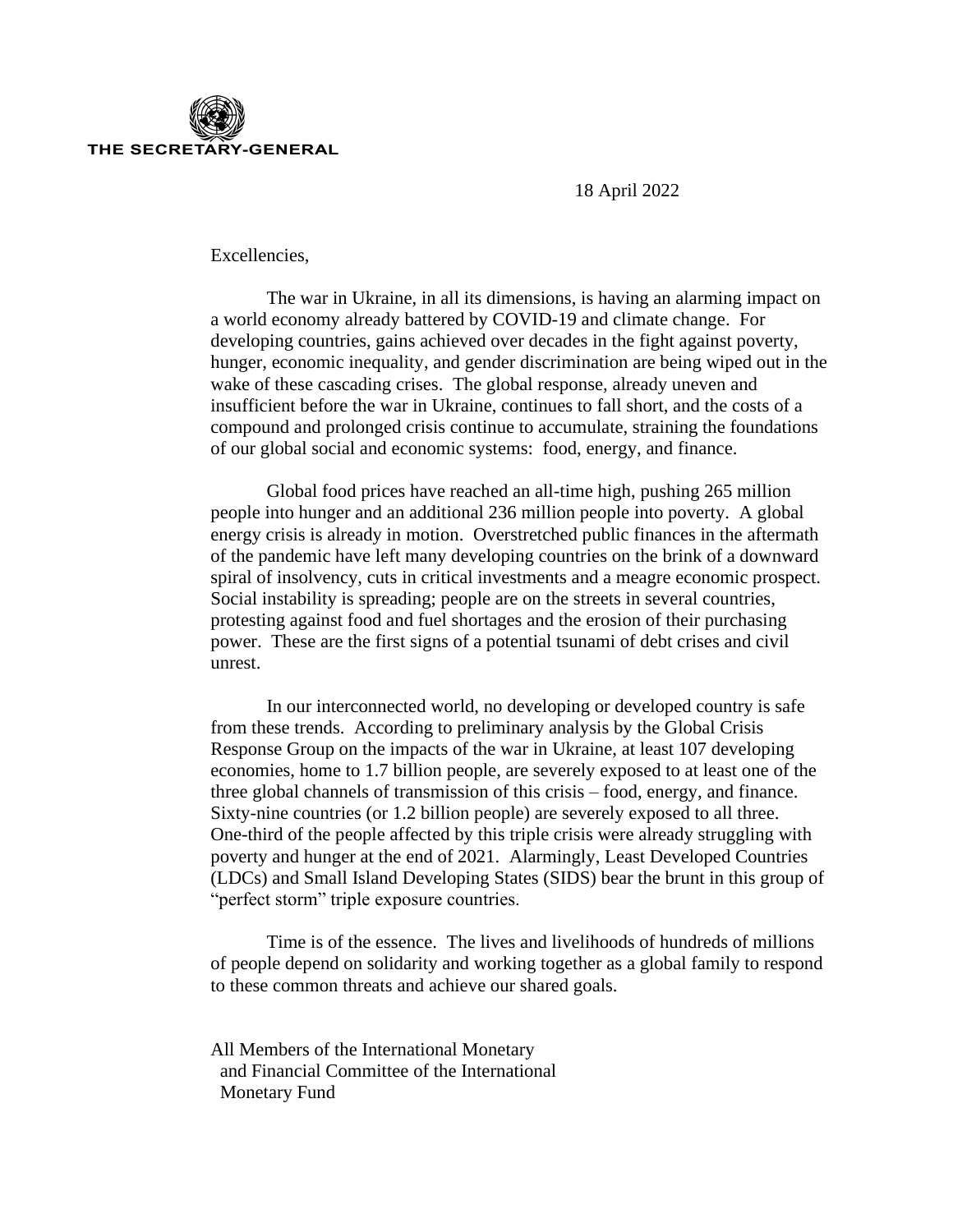The magnitude of this developmental challenge calls for a commensurate response. Yet, the world faces this crisis with depleted domestic resources and weaker multilateral policy buffers. Government debt in developing countries rose from 58 to 65 per cent of GDP between 2019 and 2021. At least 108 developing countries are facing these new economic shocks with higher government debt levels than in 2019.

While we welcome steps taken by multilateral financial institutions, prominently the International Monetary Fund and the World Bank Group, to adapt their technical advice and lending tools to serve the diverse needs of developing countries in the face of relentless global shocks, much more is needed. The call to action is clear. International Financial Institutions need to:

- Focus on flexibility and speed to ensure the timely provision of emergency concessional financing, including grants, with an emphasis on ensuring net-positive resource transfers to countries experiencing social and economic distress;
- Increase and maintain access limits for rapid financial assistance. Increase the annual access limits to the Rapid Credit Facility and Rapid Financing Instruments to crisis levels and extend the existing cumulative access limit to at least 2024;
- Suspend interest rate surcharges for at least two years;
- Support efforts to increase the pledges for the recycling of Special Drawing Rights including for the Resilience and Sustainability Trust (RST) and the Poverty Reduction and Growth Trust (PRGT), and fast track operationalization of the RST;
- Support available mechanisms for emergency financing and activate the rapid disbursement of funds, while minimizing the use of non-crisisrelated conditionalities; and encourage Multilateral Development Banks (MDBs) to use a flexible approach to balance-sheet risk management in order to leverage their emergency lending capacity to its full extent;
- Support new rounds of capital injections for MDBs, including at the regional level; and encourage the channeling of unused Special Drawing Rights through the MDBs;
- Move debt issues higher up the political agenda; mobilize greater political will and international leadership; and provide emergency debt relief to countries in, or at high risk of debt distress. Debt relief is first and foremost an investment tool, and should not be seen as an act of charity;
- Call on the Group of Twenty (G20) to reactivate the multilateral Debt Service Suspension Initiative for two years and reschedule maturity for two to five years;
- Review the G20 Common Framework for Debt Treatment to provide timely debt restructuring to countries in need. This includes clarity on timelines and transparency on what debt should be covered, a debt service payment standstill, clear enforcement of comparability of treatment and the need to include private creditors and expanding country eligibility beyond low-income countries.